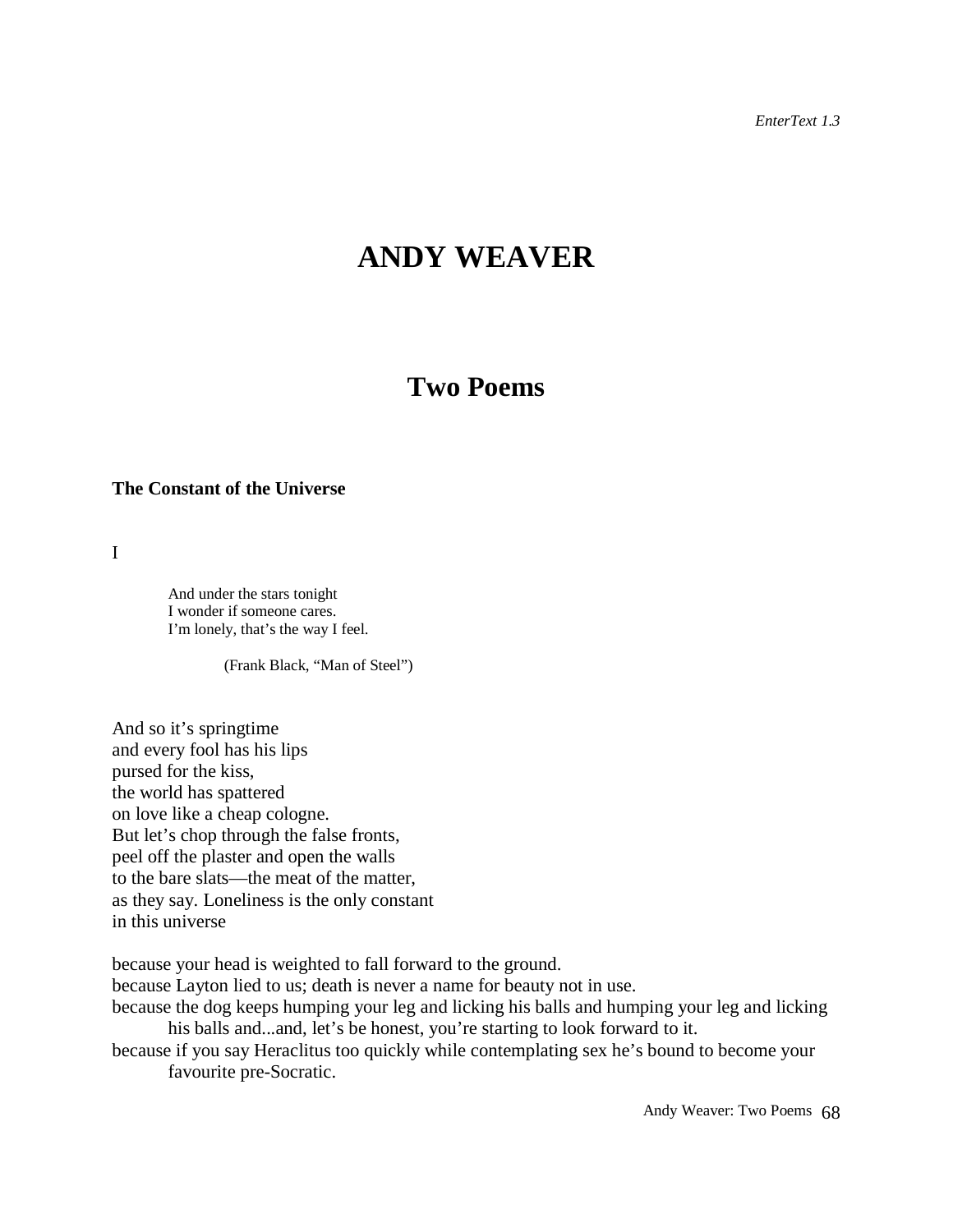because people die on the last day of every war.

because of telescopes and the long gaze into darkness.

because Picasso had his blue period.

because there are parts of your lover's body you'll wish you hadn't memorized: the shallow cup at the back of her knee, the soft hills of her resting palms, the galaxy of bone and muscle surrounding her ribs.

because you'll forget the slow changes in her day-to-day scent.

because memory is a glass filled with earth.

because if loneliness wasn't the constant, rubber consumption for condoms would destroy the rainforest, pro-sports leagues would collapse, Madonna'd be elected President, and

everyone would need constant spine re-adjustments.

because Gould was humming just to himself.

because Bach, on the quiet afternoons, doubted.

because if life were an instrument, it would be a single cello.

because there's nothing metaphysical about tears.

II

*Every song has a you A you that the singer sings to*

(Ani Difranco, "Dilate")

Ah, where are you, my

ocean, my sapphire, my lovely spring robin, my flood, my hawk, my scarlet ribbon; why aren't you here in the night, my seashell, taking my hand and whispering "Bloom"?

because I've been raised in a language with no words to give her.

- because of the airplane trip, the clouds stretched out like quilts over rolling lovers—and the empty seat beside me. I'm gone and her rhythms go on without me.
- because I've flown 3000 miles only to ask the hotel clerk for a corkscrew, missing my dark beauty who is not my dark beauty at all.

because the opening of flowers after an eclipse is nothing like her quick, dark, brown eyes. because we've all lived through these country songs.

because I'd welcome birds into my house, hear their tired wings flapping against the windows like heavy rose petals, and wait.

because if she and I were birds, we'd be great and terrible one-winged eagles.

because I've read my future in the long dark tunnel of the beer glass, and because I've forgotten to write it down.

because of this wanting, and because we've forgotten the true meaning of the word: to lack, to wane.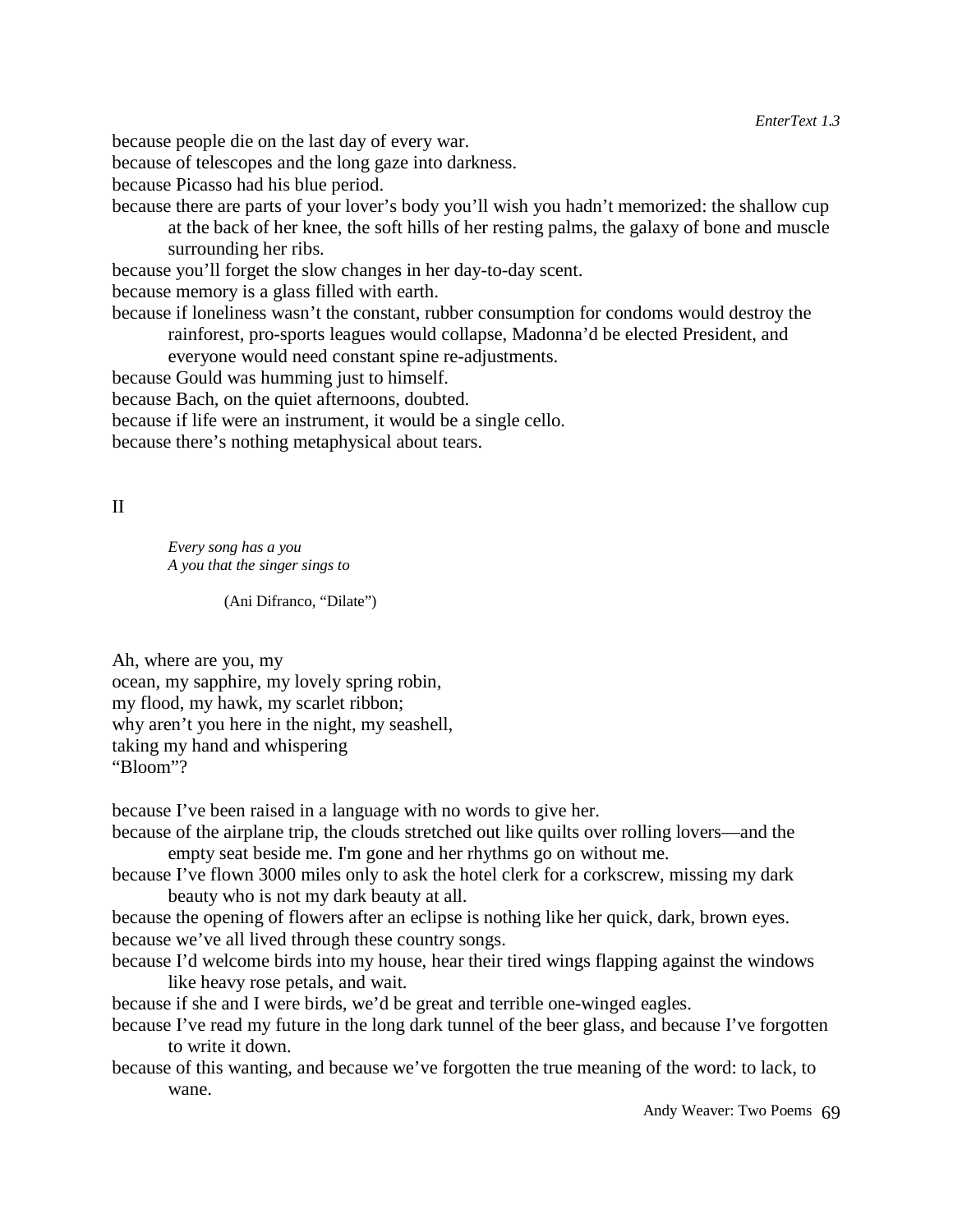*EnterText 1.3*

because Tarzan is the perfect metaphor for love: we're all stuck in a jungle and love is the only vine—we grab hold and are in motion, but its arc ends and we must reach out, fumbling, blindly, knowing there might be nothing to grab in your hand. That anyone ever lets go of the old vine is the miracle.

because there can be no metaphor for loneliness, the form forbids it; and no simile—loneliness isn't even like loneliness.

because I'm finally ready to buy that "Too Fucked For Zen" bumper sticker.

because love is a knife: love triangles, rectangles, pentagons or octagons—more people means more angles and more angles means more cutting edges.

because I am not a swinger of birches.

because you run and run, not away from or to something, but at, at exhaustion, throwing yourself at it like wind at a candle-flame.

#### III

*You're the sweetest thing, darlin' I ever did see, Really like your peaches Want to shake your tree.*

(Steve Miller, "The Joker")

And maybe all this is silly, this courting of the double edge of love and loss. Maybe it's a changing of priorities that's required; forget about falling in love, concentrate on tripping head-first into lust,

because her body is the evolutionary tigress of love.

because the bed's starting to creak and my hands are getting calluses and good God what if my

roommate hears me moaning alone up there.

because there's kum/

quats all over the place.

because I'd lounge with her through the night like a cat in a window facing east. because we've all heard the crowing of the cock.

because of the press of lips into the soft rippling flesh of the belly, the slow curve of hands around thighs, the sudden blossom moist on the tongue, the taste of birth in your mouth.

Because after this, all your words are bruised by the new language of her body. because the lonely have always spoken in tongues, dreaming of speaking with hands, with lips. because I've seen a mole on her thigh and almost asked to touch that darkened ruby. because all the Elvis in your hips is awful forced, pretty mama.

because it's been a long time since I've rubbed the magic lamp and let loose the genie, went fishing with the flesh pole, set up the tripod and used my telescope to explore the milky way, if you know what I mean.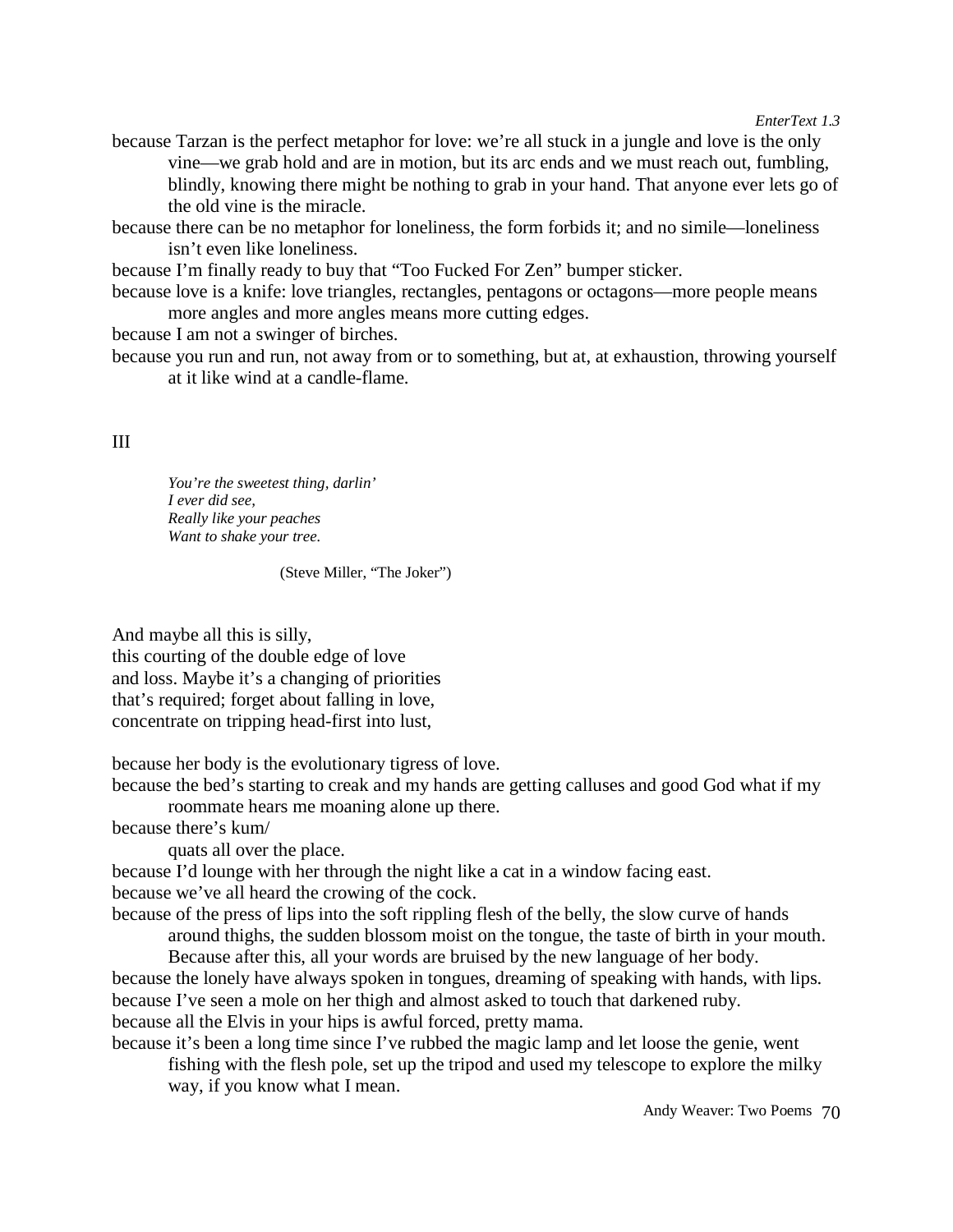because you all know what I mean.

because I have no right to read her love poems.

because I've forgotten the geography of a woman's shoulder, how hard and brittle in places, how supple and stemlike in others.

because my desire alone isn't enough for both of us.

because if I showed her the stars at night, she might see them as nothing but light cracking through a frail wall, and I'd have no words to comfort her.

### IV

*These words are dedicated to those who died because they had no love and felt alone in the world*

(Irena Klepfisz, "Bashert")

And there is no hand to reach for mine, to take this pen from me, stop it from reaching the end.

 And so loneliness, in the end, is the dotted yellow line you follow, mindless,

because it's there, that desire to gut every painting of lovers, to poke your fingers through their

eyes, and, maybe, touch your tongue to their cheeks, taste that permanence just once. because there are days when the birds turn their backs and sing their songs away from you. because of the bad jokes: Beethoven's ears, Rembrandt's eyes, Thomas's parched Welsh tongue. because I've lost hours at work from trying to picture the exact tilt of her head when she laughs. because there was another a young woman once, with delicate, deep, deep scars on her wrists

and an emptied bottle of pills and I loved her very much.

because now I don't, and a friend has called that progress; because he's probably right, and a part of me hates him for that—just hold your tongue and let me love.

because I've cut my wrists and don't even have the scars to show for it, the unstoppable betrayal of healing.

because we have all entered rooms and wept.

because sometimes you've got to cry to keep from laughing.

because it's not abstract at all.

because love, at times, isn't either.

because of the marble in your mind you can't get aligned to centre that tells you you've lived in this city two years and still don't call it home, that it's over, chewed up, time to move on.

because you've seen the clouds pulse into the sky like opened veins. because you've been nothing but a visitor, an anomaly, a passing train to everyone you've met. because we're not Degas' dancers, our bold strokes don't blend easily into grace.